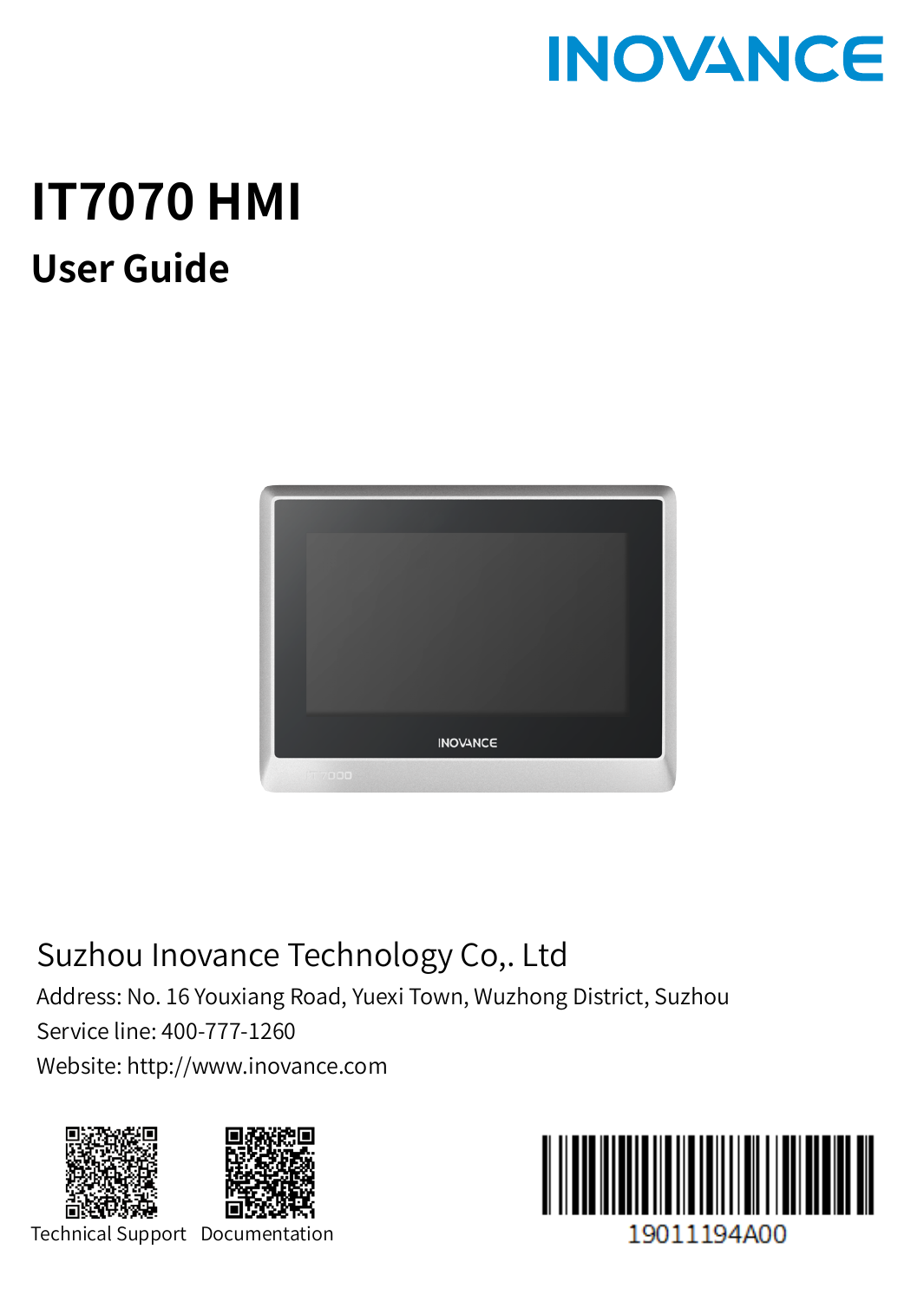## **Preface**

#### **Introduction**

Thank you for purchasing the IT7000 Series HMI developed and manufactured by Inovance. The product comes with a high-performance processor for fast data processing and response. With an Android style Linux system, the product provides users with user-friendly interactive experience. It features: Custom styles, VNC remote desktop, vector format icons, and scripting; Connection to a PC through USB or Ethernet; Automatic and efficient PLC communication with Modbus protocol;

Firmware, screen program and recipe data update through a USB drive. The product also provides offline simulation and online simulation to facilitate HMI program debugging and system commissioning.

This guide describes the specifications, characteristics and usage of the product. Read this guide carefully before using to ensure safety. For details on use of the user program development environment and design of user programs, see the help file of InouTouch PAD, a software tool developed by Inovance. Visit our website (www.inovance.com) for the latest version of the guide.

#### **Reader**

This manual is intended for users who use or understand Inovance HMI products, including: electrical engineers, software engineers, and system engineers.

#### **Cautions for New User**

For the users who use this product for the first time, read the manual carefully. In case of any question about functions or performance, do not hesitate to contact the technical support personnel of Inovance to ensure correct use.

#### **Revision History**

| Date    | Version | Description                |
|---------|---------|----------------------------|
| 2019-10 | A00     | <sup>I</sup> First release |

#### **Safety Instructions**



**Safety Precautions** 

1. Before installing, using, and maintaining this product, read the safety information and precautions thoroughly, and comply with them during operations.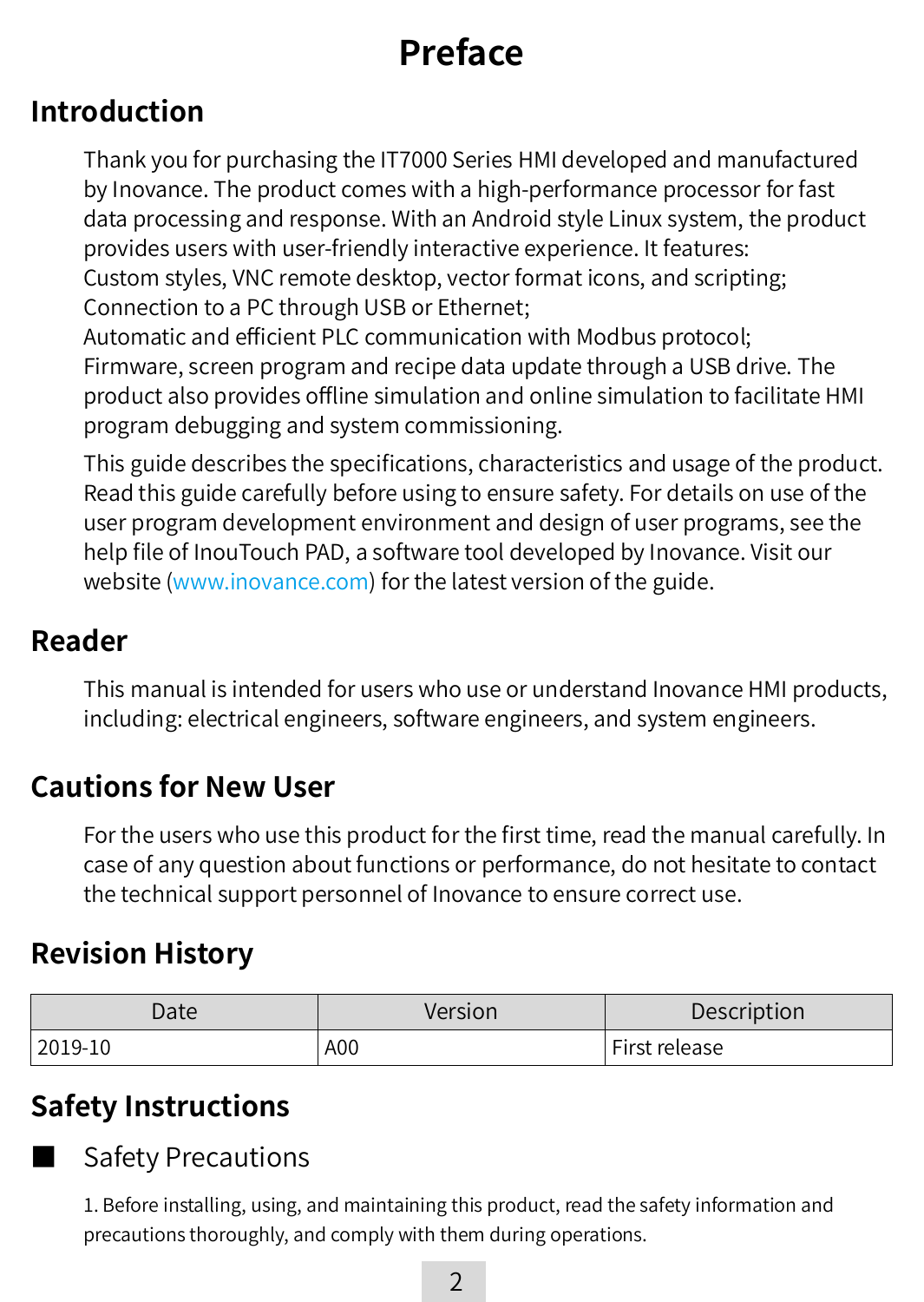2. To ensure the safety of humans and products, follow the signs on the product and all the safety instructions in this user guide.

3. The "CAUTION," "WARNING," and "DANGER" signs are only supplements to the safety instructions.

4. Use this product according to the designated environment requirements. Damage caused by improper usage is not covered by warranty.

5. Inovance shall take no responsibility for any personal injuries or property damage caused by improper usage.

#### Safety Levels and Definitions

 $D$ ANGER : The "DANGER" sign indicates that failure to comply with the notice will result in severe personal injuries or even death.

 $\sqrt{\mathbf{A}}$  WARNING" sign indicates that failure to comply with the notice may result in severe personal injuries or even death.

 $\left|\bigwedge^n$  CAUTION : The "CAUTION" sign indicates that failure to comply with the notice may result in minor or moderate personal injury or damage to the equipment.

Please keep this guide well so that it can be read when necessary and forward this guide to the end user.

#### Control system design

#### WARNING

- Interlock circuits and other circuits such as emergency stop, conventional protection, forward and reverse rotation must be set outside the equipment; devices for preventing equipment damage (up, down and reciprocating movement limit) must be set outside the equipment:
- Set a "fault protection circuit" outside the equipment to prevent unsafe accidental mechanical movement (for example, unexpected movement in the input/output control area that cannot be monitored by this equipment);
- A user program is required to protect the system when a display, control, communication or power failure occurs on the equipment;
- When designing the system, ensure that a communication fault between the equipment and its main controller will not lead to equipment malfunction, which could result in personal injury or equipment damage.
- During operation, keep live objects away from the metal housing of the equipment.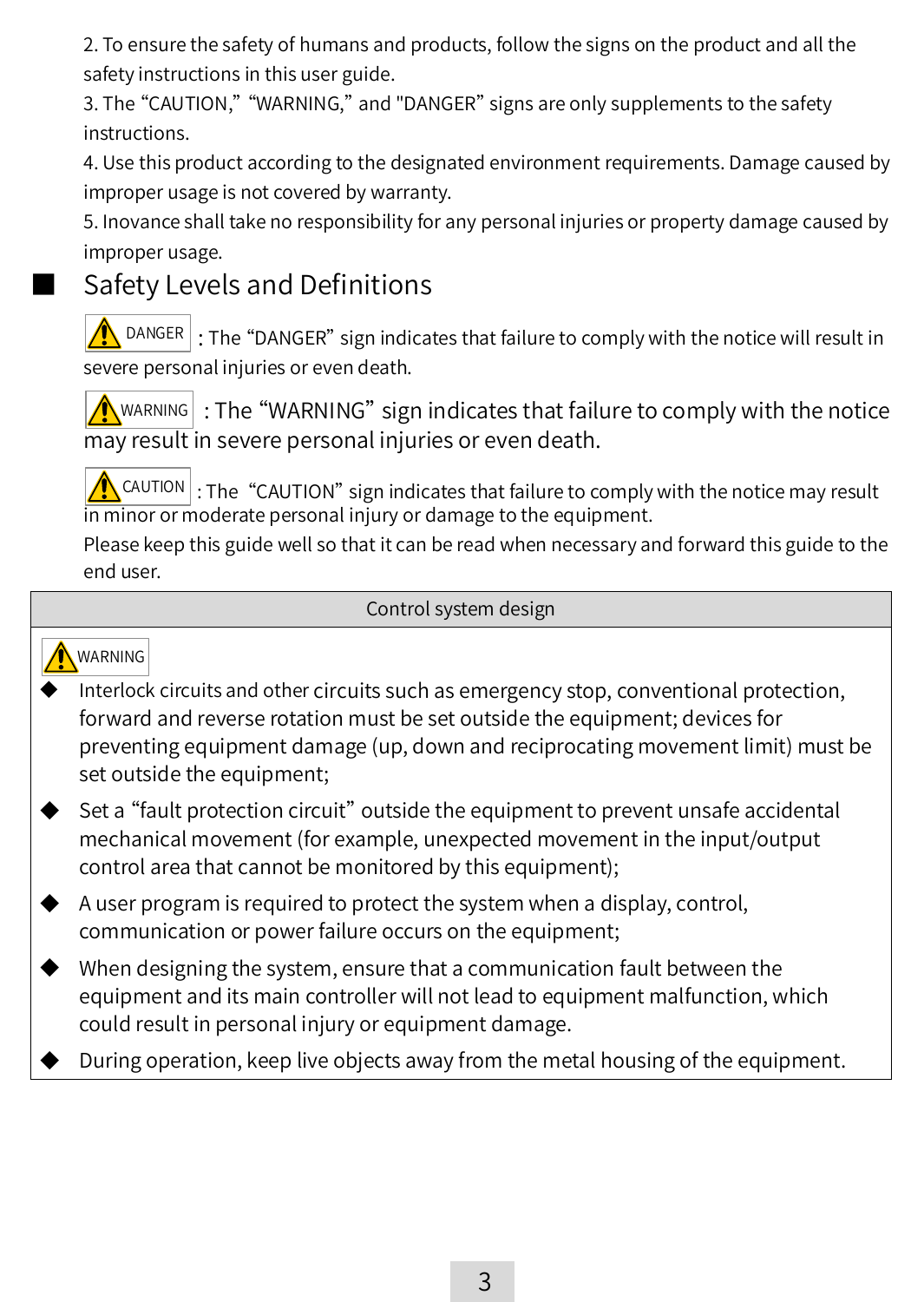| CAUTION                                                                                                                                                                                                                                                                      |
|------------------------------------------------------------------------------------------------------------------------------------------------------------------------------------------------------------------------------------------------------------------------------|
| Do not set any switch that may result in personal injury of the operator or equipment damage<br>on the touch screen. A separate switch is required for important operation to avoid accidents<br>caused by abnormal output or faults;                                        |
| Do not set any switch on the equipment to control safety operation, such as emergency stop.<br>Use a dedicated physical switch instead; otherwise, severe personal injury or equipment<br>damage may occur;                                                                  |
| Do not use this equipment as an alarm device for serious accidents such as serious personal<br>injury, equipment damage or system shutdown. Use dedicated hardware and/or mechanical<br>interlock for designing important alarms and the related control/triggering devices. |
| Installation                                                                                                                                                                                                                                                                 |
| WARNING<br>This equipment must only be used indoor. Ensure that the environment meets the<br>requirements in "Basic Parameters" below;                                                                                                                                       |
| Keep the equipment away from strong magnetic field, direct sunlight, high temperature,<br>flammable gas, steam or dust, otherwise there is danger of explosion;                                                                                                              |
| Do not use this equipment in places with tremendous temperature fluctuation or high<br>humidity; otherwise, condensation may occur inside the equipment and result in equipment<br>damage;                                                                                   |
| Ensure that all cables are securely connected to the equipment. Loose connection may cause<br>wrong input or output signals.                                                                                                                                                 |
| <b>CAUTION</b>                                                                                                                                                                                                                                                               |
| The ambient temperature must be within the storage temperature range recommended in this<br>guide. Otherwise, the LCD screen may fail.                                                                                                                                       |
| Wiring                                                                                                                                                                                                                                                                       |
| DANGER                                                                                                                                                                                                                                                                       |
| Before wiring, cut off all power supplies. Failure to comply may result in electric shock or<br>damage to the circuit;                                                                                                                                                       |
| Wire the DC power supply to the dedicated terminal as described in this guide;                                                                                                                                                                                               |
| When preparing screw holes and wiring, ensure that no metal filings or cable residues fall into<br>the equipment. Failure to comply may result in fire, failure or electronic component damage                                                                               |
| After wiring, check carefully and ensure that the operating voltage and positions of the<br>terminals are correct. Otherwise, fire or accidents may occur.                                                                                                                   |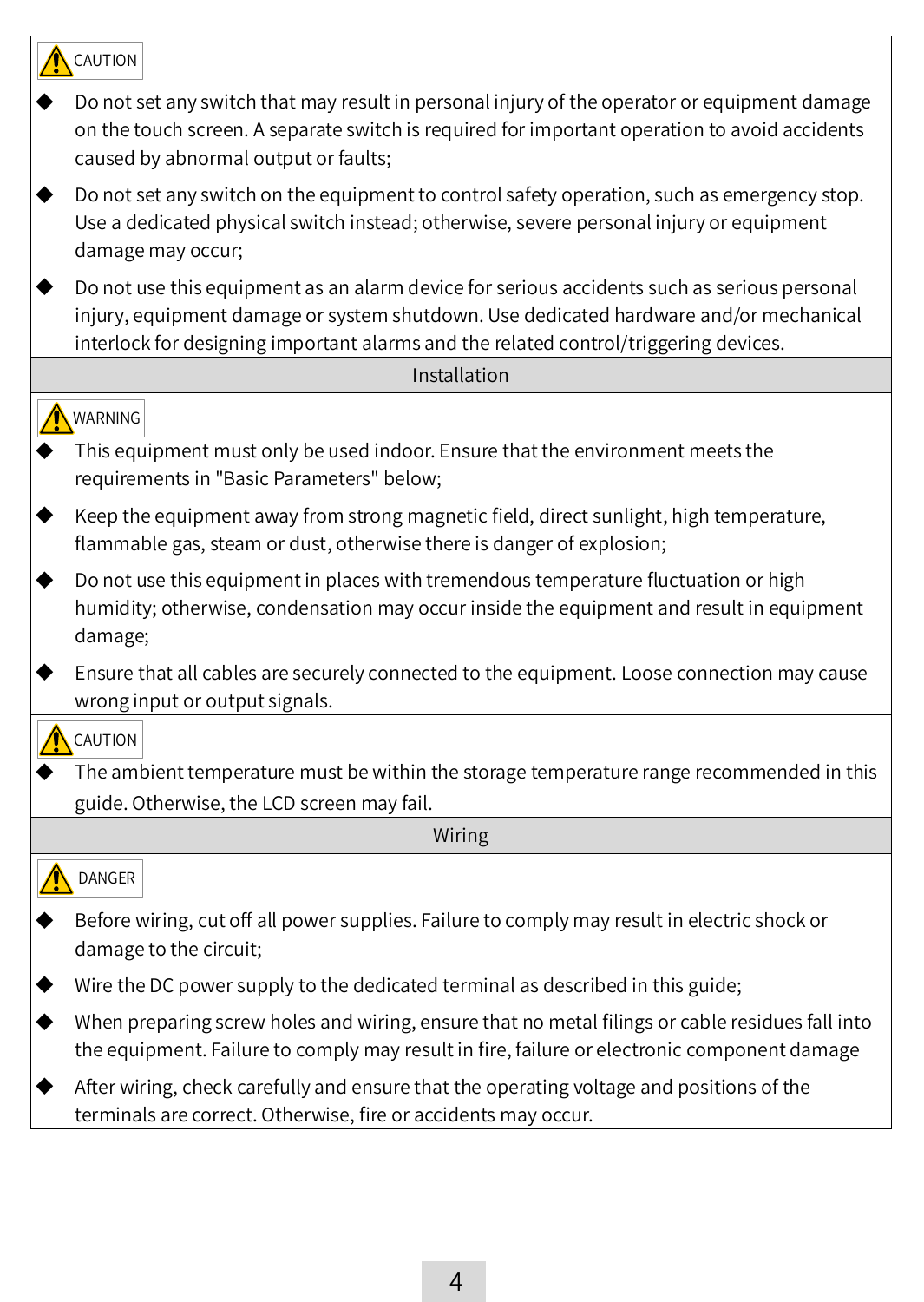| CAUTION                                                                                                                                                                                                                                                                                                                                                                                    |
|--------------------------------------------------------------------------------------------------------------------------------------------------------------------------------------------------------------------------------------------------------------------------------------------------------------------------------------------------------------------------------------------|
| Cut off the main power supply before connecting the power supply of the equipment. Failure to<br>comply may result in electric shock.                                                                                                                                                                                                                                                      |
| The input power of the equipment is 24 VDC. If the power input is not within 24 VDC $\pm$ 20%,<br>the equipment may be damaged. Thus, check regularly that the DC power provided by the<br>switching-mode power supply unit is stable.                                                                                                                                                     |
| During maintenance & inspection                                                                                                                                                                                                                                                                                                                                                            |
| CAUTION<br>During operation, use your finger, rather than any other tool, to tap the screen. The user shall<br>be liable for any damage caused by excessive external force;                                                                                                                                                                                                                |
| Retired lithium batteries, LCD screens, capacitors and any other matters that may contain<br>ingredients that are hazardous to health and the environment must be disposed of as industrial<br>wastes.                                                                                                                                                                                     |
| ☞ Safety Recommendations                                                                                                                                                                                                                                                                                                                                                                   |
| In the position where the operator directly contacts the machinery part, for example, where a<br>machinery tool is loaded/unloaded, or where a machine runs automatically, the onsite manual<br>devices and any other alternative means must be carefully arranged and designed so that they<br>are independent of the PLC and can start or terminate the automatic running of the system. |
| If programs need to be modified when the system is running, apply a lock or take any other<br>necessary measures to ensure that only authorized personnel can perform such modification.                                                                                                                                                                                                   |
| Disposal                                                                                                                                                                                                                                                                                                                                                                                   |
| CAUTION                                                                                                                                                                                                                                                                                                                                                                                    |
| Treat scrapped module as industrial waste. Dispose the battery according to local laws and<br>regulations.                                                                                                                                                                                                                                                                                 |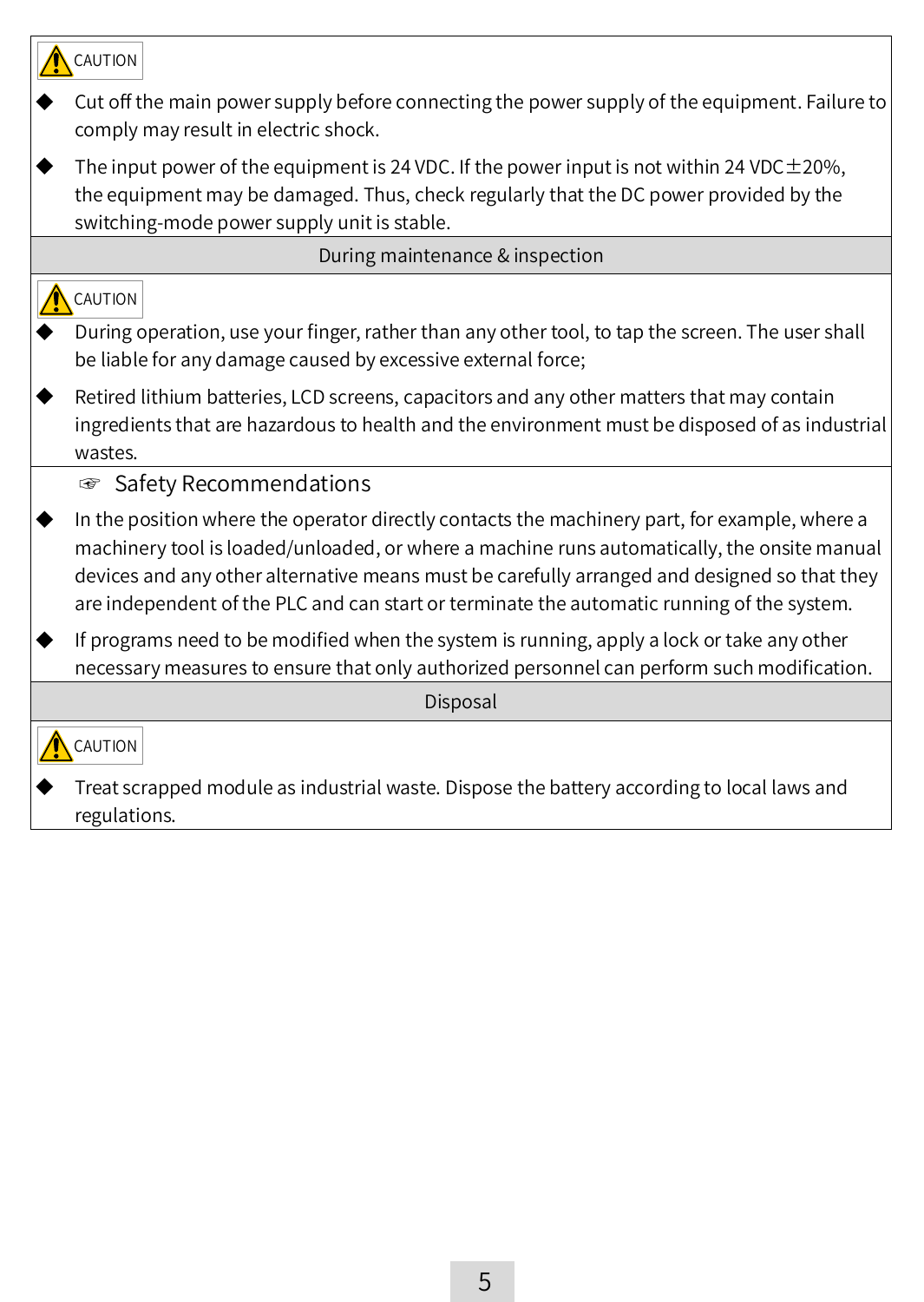## **1 Product Information**

## **1.1 Appearance and Model Number**

**Appearance** 



#### ■ Model Number



#### **1.2 Basic Parameters**

| Item                 | Product Model                                                          |                      |                      |  |  |  |
|----------------------|------------------------------------------------------------------------|----------------------|----------------------|--|--|--|
|                      | <b>IT7070E</b><br><b>IT7070T</b>                                       |                      | <b>IT7070S</b>       |  |  |  |
| <b>CPU</b>           | Cortex A8 600MHz                                                       |                      |                      |  |  |  |
| RTC                  | Supported                                                              |                      |                      |  |  |  |
| <b>DRAM</b>          | 128MB DDR3                                                             |                      |                      |  |  |  |
| <b>I</b> Flash       | 128MB                                                                  |                      |                      |  |  |  |
| <b>ISD card slot</b> | One Micro SD interface<br>(Supports Micro SD<br>cards, push-push type) | No SD card interface | No SD card interface |  |  |  |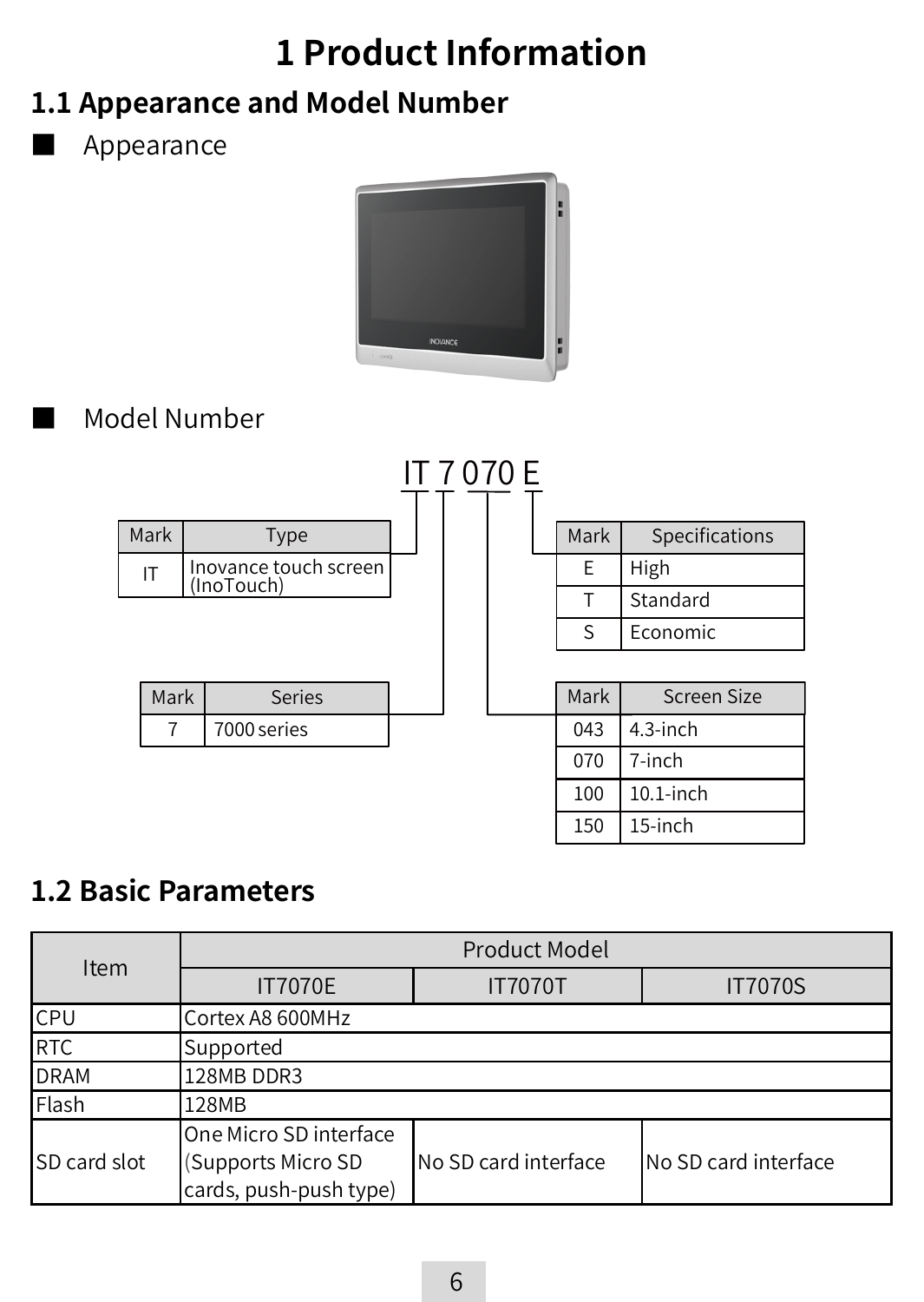|                                                                   | <b>Product Model</b>                                                                          |                                    |                    |  |  |
|-------------------------------------------------------------------|-----------------------------------------------------------------------------------------------|------------------------------------|--------------------|--|--|
| Item                                                              | <b>IT7070E</b>                                                                                | <b>IT7070T</b>                     | <b>IT7070S</b>     |  |  |
| COM1 (RS422/RS485)<br>Serial port<br>COM2 (RS232)<br>COM3 (RS485) |                                                                                               | COM1 (RS422/RS485)<br>COM2 (RS232) | COM1 (RS422/RS485) |  |  |
| Ethernet port                                                     | One 10M/100M<br>adaptive RJ45 Ethernet<br>port<br>Cable: within 100<br>meters, CAT5 and above | No Ethernet port                   | No Ethernet port   |  |  |
| Mini USB type<br><b>B</b> port                                    | One USB type B port                                                                           |                                    |                    |  |  |
| USB type A<br>port                                                | One USB type A port<br>Note: The USB type A port only outputs current within 200 mA           |                                    |                    |  |  |
| Input voltage                                                     | 24 VDC ± 20%                                                                                  |                                    |                    |  |  |
| Rated input<br>current                                            | 250 <sub>m</sub> A                                                                            |                                    |                    |  |  |
| Panel IP rating                                                   | Front panel IP65, back cover IP20                                                             |                                    |                    |  |  |
| Display size                                                      | 7-inch                                                                                        |                                    |                    |  |  |
| Resolution                                                        | 800 x 480                                                                                     |                                    |                    |  |  |
| <b>Brightness</b>                                                 | 350                                                                                           |                                    |                    |  |  |
| Display color                                                     | 24-bit true color                                                                             |                                    |                    |  |  |
| Backlight                                                         | LED                                                                                           |                                    |                    |  |  |
| <b>Backlight</b><br>service life                                  | 35000hrs                                                                                      |                                    |                    |  |  |
| Mounting hole<br>dimensions<br>$\mathsf{(mm)}$                    | 193 x 139                                                                                     |                                    |                    |  |  |
| Housing color                                                     | Silver                                                                                        | Silver                             | <b>Black</b>       |  |  |
| Operating<br>temperature                                          | $-10^{\circ}$ C to 55 $^{\circ}$ C<br>$-10^{\circ}$ C to 55 $^{\circ}$ C<br>0°C to 50°C       |                                    |                    |  |  |
| Storage<br>temperature                                            | -20°C to 70°C                                                                                 |                                    |                    |  |  |
| Working<br>humidity                                               | 10%-90% RH (no condensation)                                                                  |                                    |                    |  |  |
| Cooling<br>method                                                 | Natural cooling                                                                               |                                    |                    |  |  |

**NOTE** 

The design life of the built-in button cell is 5 years, and the actual service life varies according to the working conditions (temperature, humidity).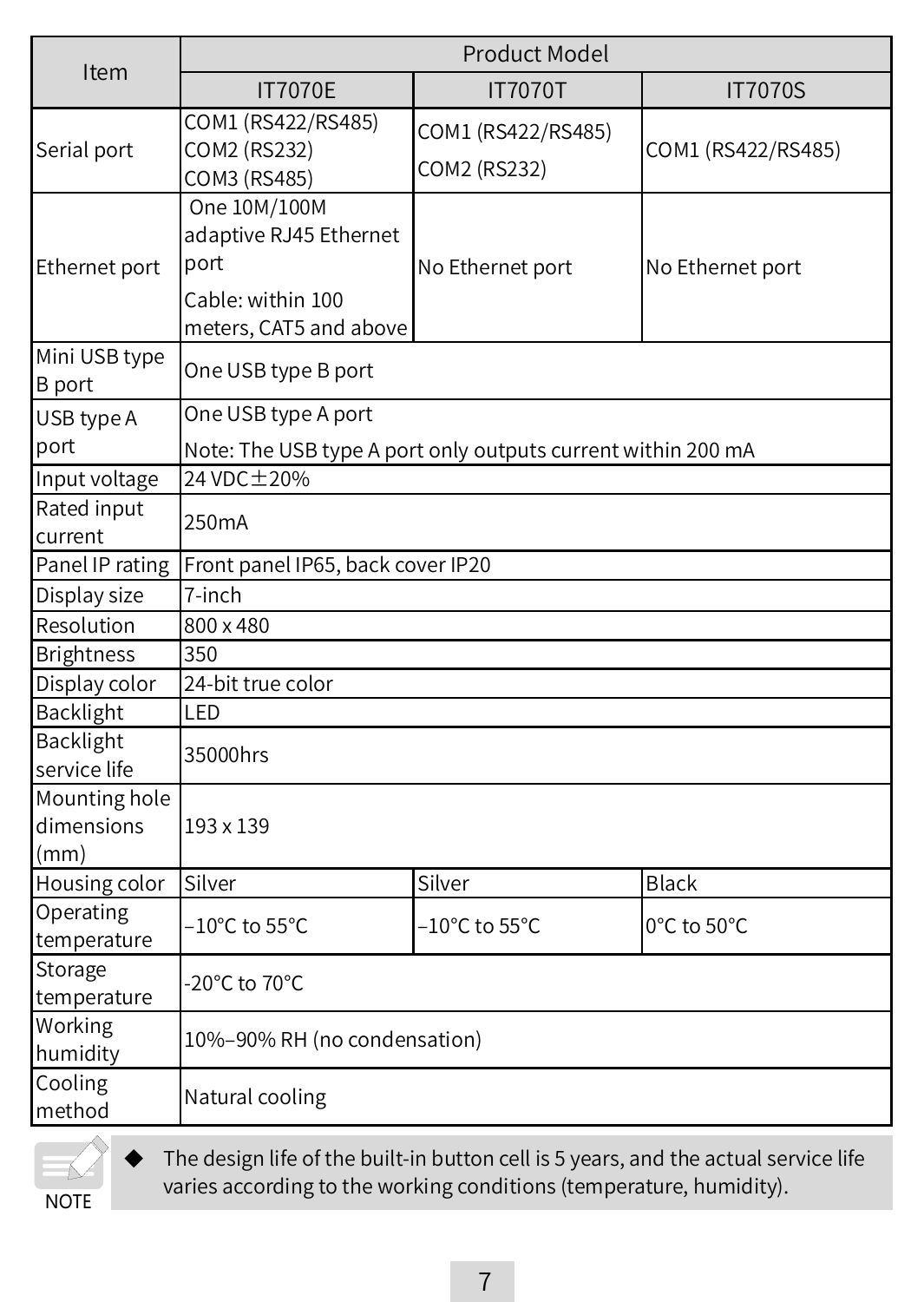## **2 Mechanical Design Reference**

### **2.1 Installation Environment**

This equipment operates stably only within -10° C to 55° C (14° F to 131° F) (0℃ to 50℃ for IT7070S). Temperature out of this range may cause damage, malfunction or performance degradation of the HMI components. For special occasions, please consult your supplier;

- 1) Install the equipment in an environment free from strong mechanical vibration;
- 2) Install the equipment in a cabinet with a depth of over 100 mm and keep a space of at least 25 mm around the equipment;
- 3) Ensure that the equipment is installed away from cables and equipment with strong interference, including AC power cords, PLC output modules, inverters and relays. The input and output cables of the equipment must be shielded and properly grounded;
- 4) The front panel of this equipment is rated IP65. When the equipment is installed in a IP65-rated cabinet, the cabinet must retain its IP rating, which means liquid sprayed on the cabinet cannot get into it.



## **2.2 Installation Dimensions**

#### Figure 2-1 Product dimensions (mm)

| Model          | <b>Overall Dimensions</b><br>Installation<br>Display Size<br>Dimensions $W \times H$<br>$L \times W \times D$<br>(inch)<br>(mm)<br>(mm) | Recommended<br>Screw Hole Size<br>(mm) |                  |       |       |
|----------------|-----------------------------------------------------------------------------------------------------------------------------------------|----------------------------------------|------------------|-------|-------|
|                |                                                                                                                                         |                                        |                  | $W+2$ | $H+2$ |
| <b>IT7070E</b> |                                                                                                                                         | $200 \times 146 \times 35$             | $191 \times 137$ | 193   | 139   |
| <b>IT7070T</b> |                                                                                                                                         | $200 \times 146 \times 35$             | $191\times137$   | 193   | 139   |
| <b>IT7070S</b> |                                                                                                                                         | $200 \times 146 \times 35$             | $191\times137$   | 193   | 139   |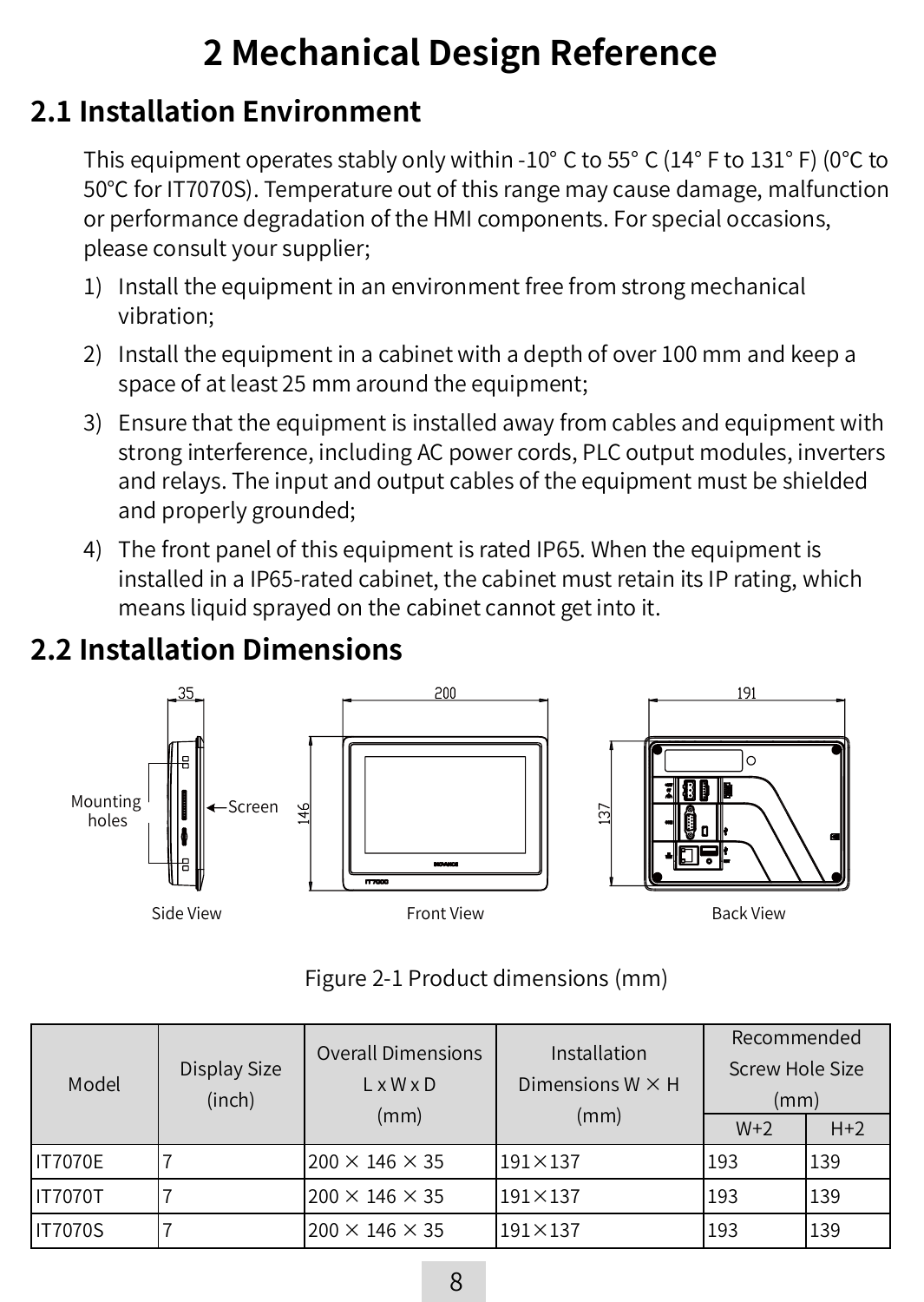## **2.3 Installation Method**

- 1) Align the equipment with the mounting holes in the mounting plate;
- 2) Put the 4 clasps (delivered with the equipment) into the 4 mounting holes in top and bottom sides or left and right sides of the equipment from the back of the mounting plate;



Figure 2-2 Installing the HMI

3) Tighten the clasp screws until the equipment is securely fixed on the mounting plate. Recommended torque: 6.0±0.5 kgfcm (to ensure water resistance and prevent deformation).



Warning: Do not over-tighten the screws. In case of any question, do not hesitate to consult your supplier.

For compliance with IP65 rating, all delivered screws must be used and the flexure of the mounting plate must not exceed 0.010°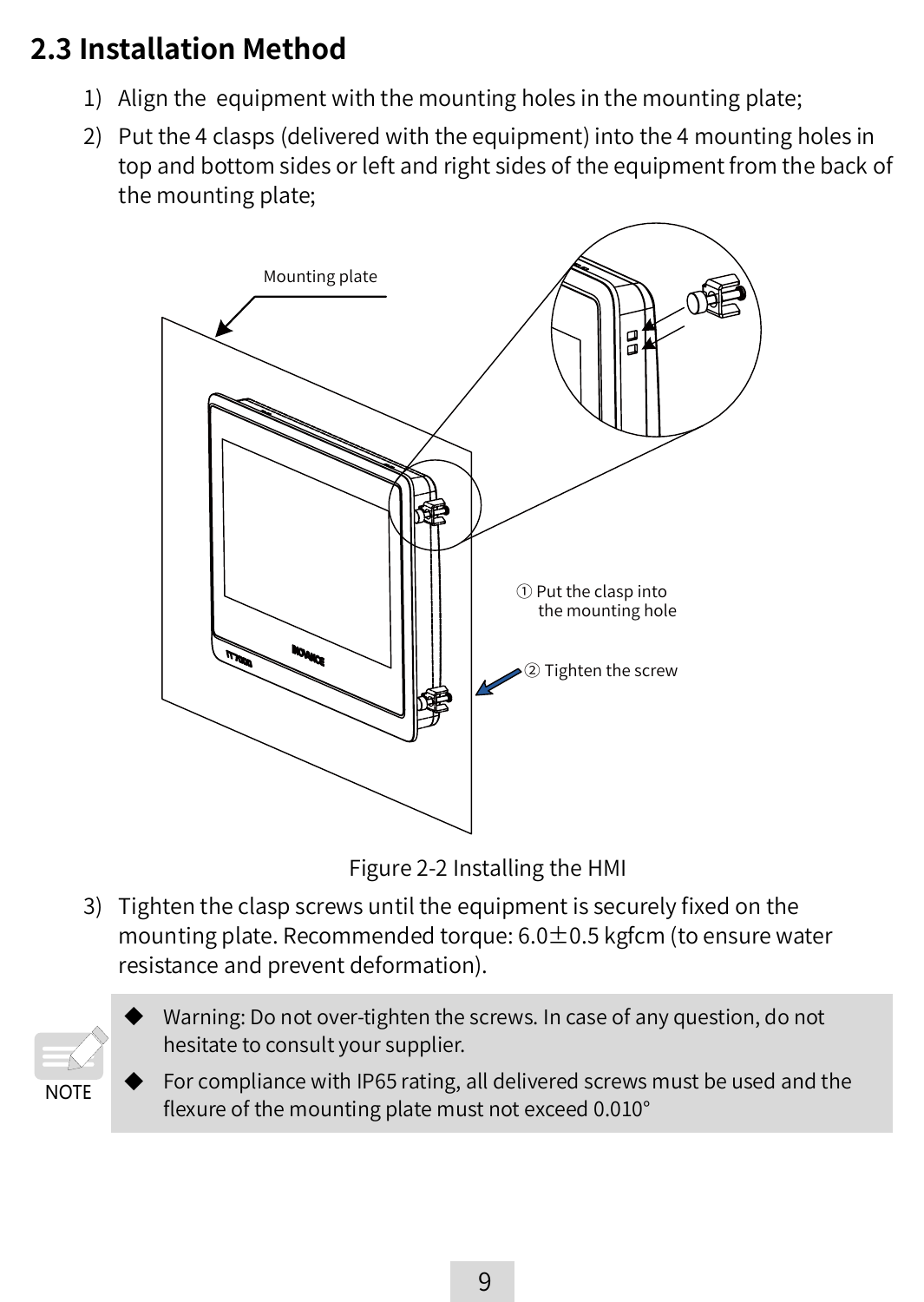## **3 Electrical Design Reference**

### **3.1 Terminal Description**



Back View (detail)





| NO. | Name                        | Description                                                                                                                                                                                                                                                                  | NO. | Name                        | Description                                                                           |
|-----|-----------------------------|------------------------------------------------------------------------------------------------------------------------------------------------------------------------------------------------------------------------------------------------------------------------------|-----|-----------------------------|---------------------------------------------------------------------------------------|
| (1) | Power<br>supply<br>terminal | HMI 24 VDC power input<br>terminal<br>(A power connector is<br>included in the delivery)                                                                                                                                                                                     | (6) | Mini USB<br>port            | The slave USB<br>communication port to<br>download and debug user<br>programs in a PC |
| (2) | DB9 male<br>connector       | Communication port<br>between HMI and<br>peripherals<br>Built-in COM1, COM2 and<br>COM3 serial communication<br>ports<br>(For IT7070S, only COM1 is<br>available:<br>for IT7070T, only COM1 and<br>COM2 are available)<br>COM1: RS422 or RS485<br>COM2: RS232<br>COM3: RS485 | (7) | Firmware<br>upgrade<br>port | For firmware upgrade                                                                  |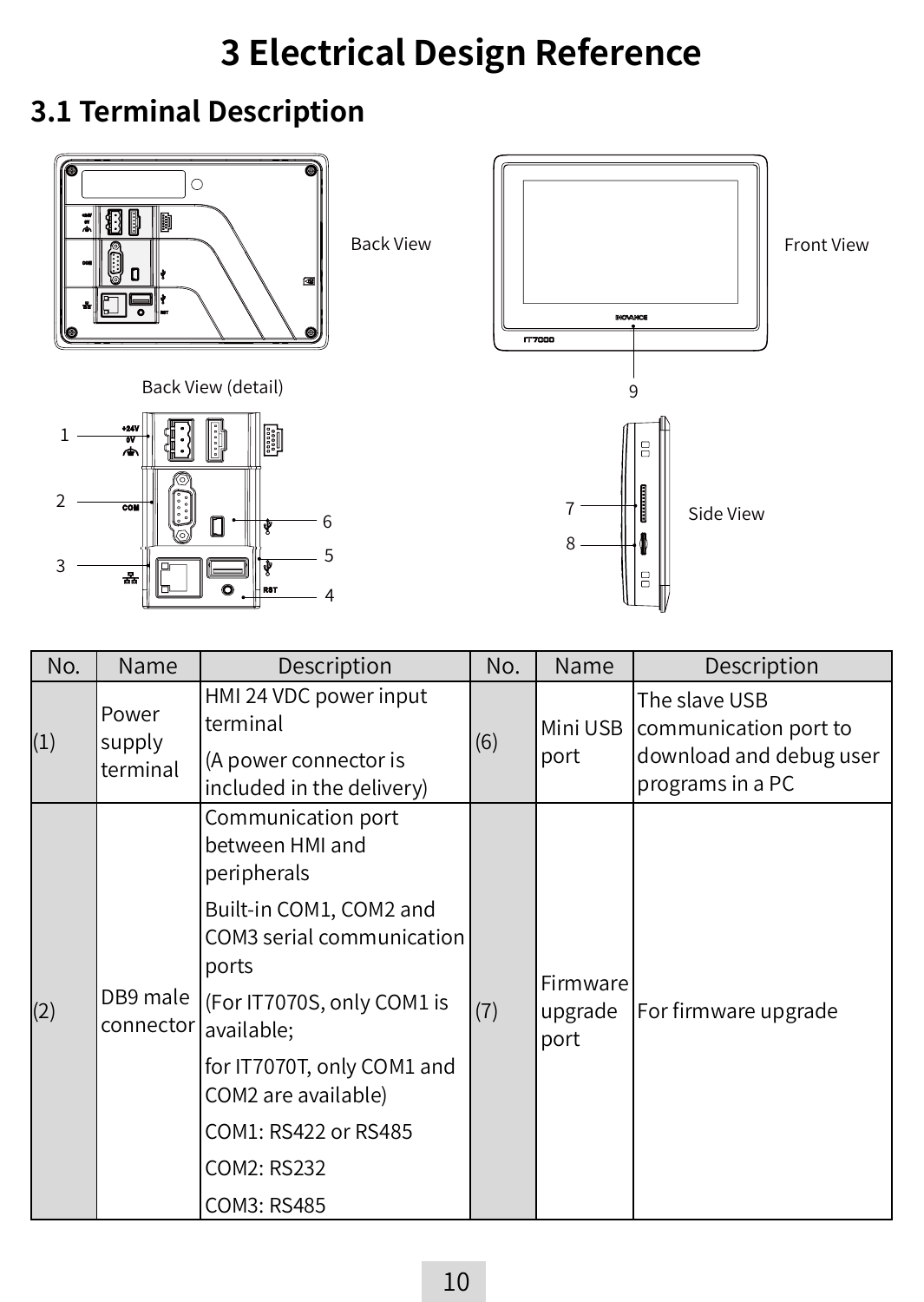| No. | Name                   | Description                                                                                                                                         | No. | Name                          | Description                                                                                                                                           |
|-----|------------------------|-----------------------------------------------------------------------------------------------------------------------------------------------------|-----|-------------------------------|-------------------------------------------------------------------------------------------------------------------------------------------------------|
| (3) | Ethernet<br>port       | Ethernet communication<br>port (RJ45) for<br>communicating with a PLC<br>with a LAN port or a PC.<br>Note: IT7070S/IT7070T have<br>no Ethernet port | (8) | Micro<br>SD card<br>interface | Mounts a Micro SD card<br>for data read/write and<br>project file download<br>Note: No Micro SD card<br>interface is available in<br>IT7070S/ IT7070T |
| (4) | <b>RESET</b><br>button | Restores default settings                                                                                                                           | (9) | Power<br>indicator            | ON: normal<br>Blinking: unstable<br>OFF: power is off<br>Note: Power indicators are<br>not available in IT7070S                                       |
| (5) | USB type<br>A port     | The main USB<br>communication port to<br>read/write a USB drive and<br>connect devices such as a<br>mouse or a printer                              |     |                               |                                                                                                                                                       |

### **3.2 Wiring**

Power Connection

This equipment is powered by a 24 VDC power supply. Connect the positive pole of the external power supply to the +24V terminal, and the negative pole to the 0V terminal. Connect the grounding wire to the terminal marked with  $\spadesuit$  . See the figure below:



- Requirements: This equipment can only be powered by a DC power supply (24  $V±20%$ ), the capacity of the power supply must meet the requirements of this equipment.
- The DC power must be isolated from the AC main power supply. To avoid interference, this equipment must not share the same power supply with inductive load circuits (such as a solenoid valve).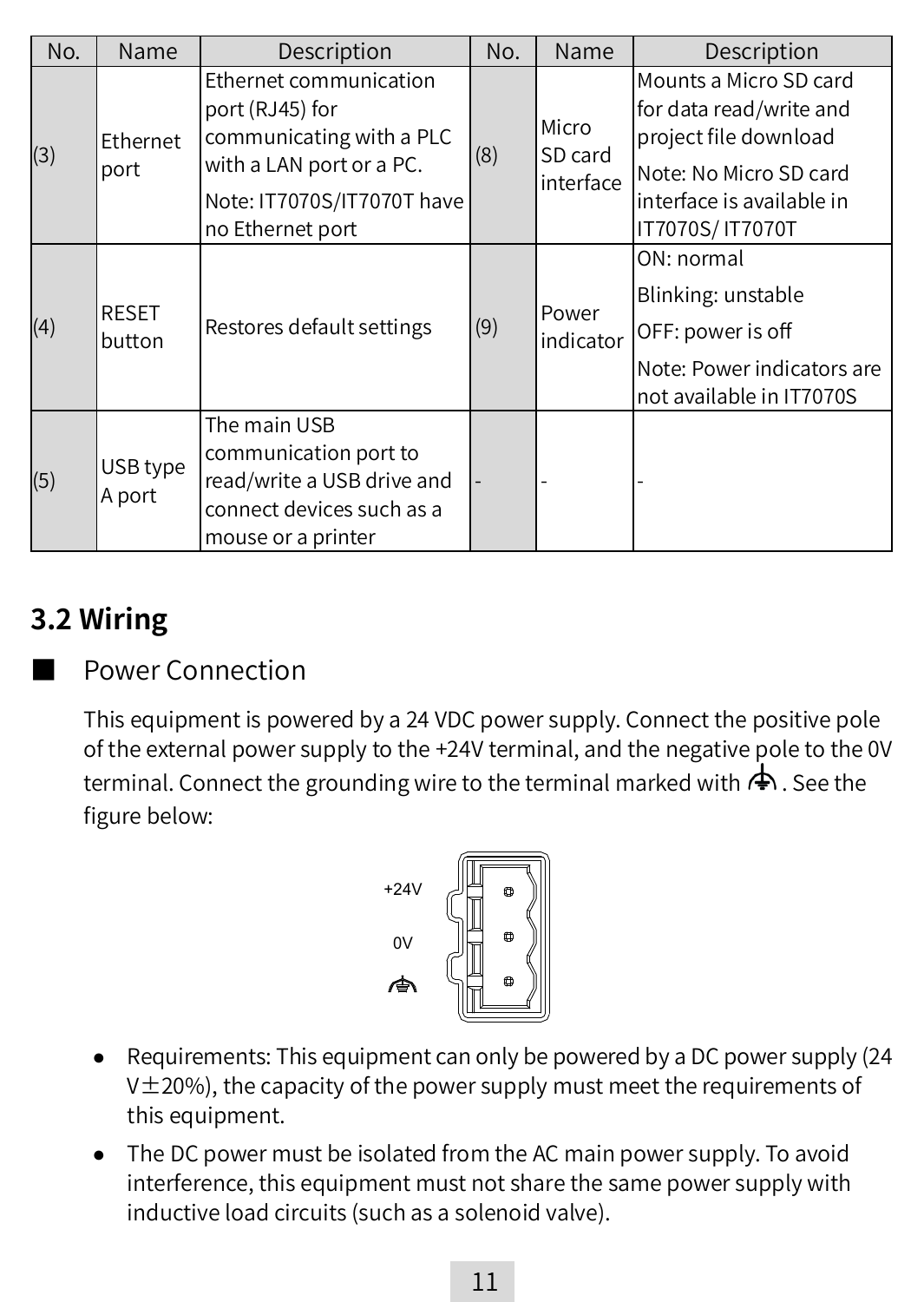- The 24 V power supply cable and communication cables must not be close to cables with strong interference, such as AC power cables and motor drive cables. A minimum distance of 30 cm is required;
- It is recommended to use a separate #14AWG conductor as the conductor of the grounding wire. Directly connect the grounding wire to the system grounding point without passing any housing or terminal of other electrical equipment. This ensures that the grounding conductor will not carry the current of other circuit branches. Keep the conductor as short as possible.

#### Communication Connection

This equipment provides a DB9 communication port (DB9 male connector) and 1–3 built-in independent serial communication ports for connecting the PLC, AC drive, printer or other intelligent devices. This equipment supports multiple communication protocols and is often used as a communication master to access data from external devices. The following figure shows the DB9 male connector:



We provide accessories used with the Power port including metal clamp and terminal block (Order No. 98050285) :

| Accessory      | No. |
|----------------|-----|
| Power Terminal |     |
| Metal Clamp    |     |
| Plastic Bag    |     |

Connection between DB9 Male Connector and External Devices

 We provide prefabricated communication cable options for the DB9 male connector on this equipment:

1) IT7-H3U-CAB, order No. 1504AX53.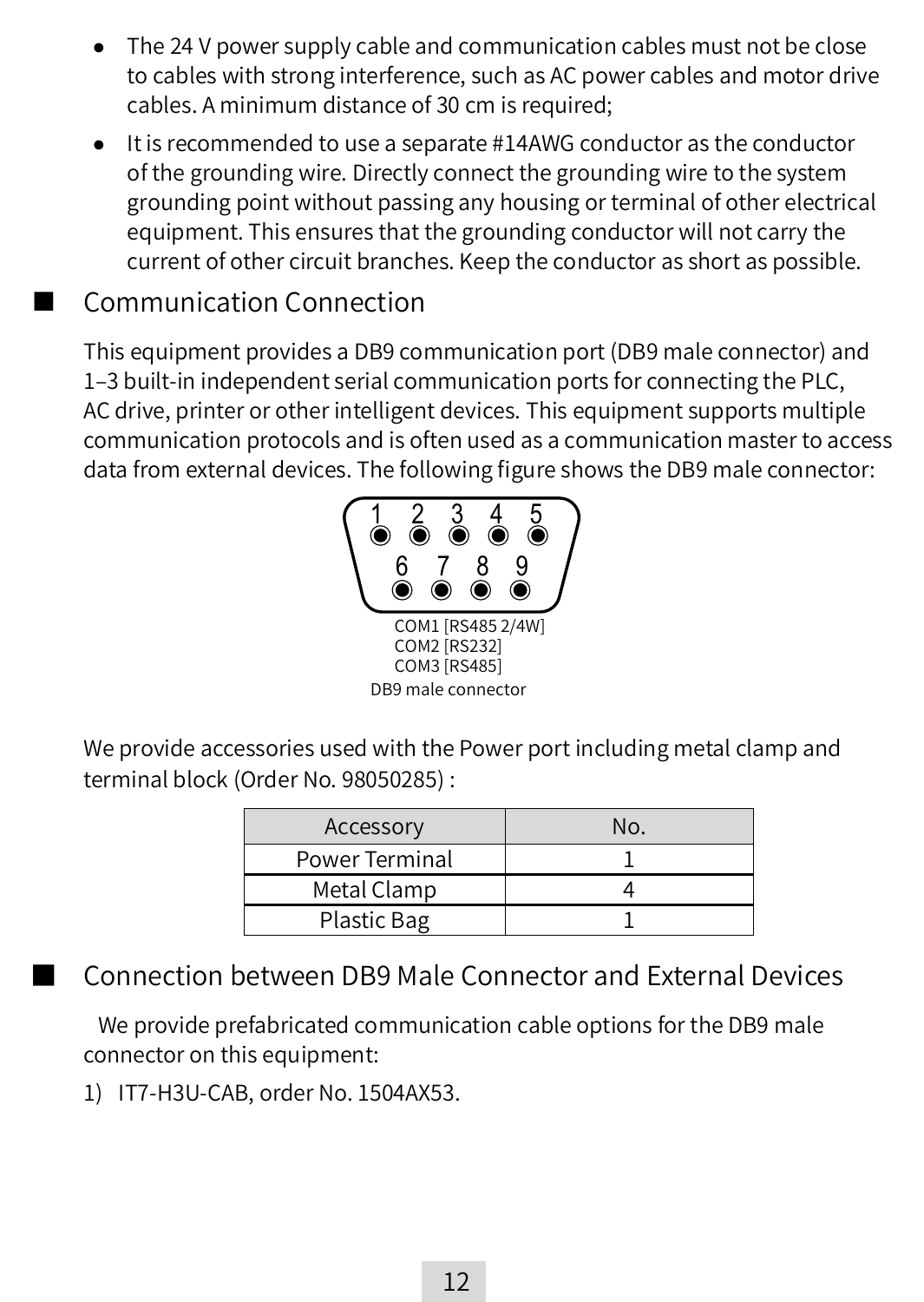| 5<br>$\circledS$<br>,,,,,<br>0000<br>(8)<br>6<br>9<br>่ค                                                        |                                                                                                                               |                                                                                                            |                |                           |  |
|-----------------------------------------------------------------------------------------------------------------|-------------------------------------------------------------------------------------------------------------------------------|------------------------------------------------------------------------------------------------------------|----------------|---------------------------|--|
| Cable Connector<br>and Pin                                                                                      |                                                                                                                               | <b>DB9 Female Connector</b>                                                                                |                | 8-Pin Din Round Connector |  |
| Signal level                                                                                                    | <b>RS422</b>                                                                                                                  |                                                                                                            | <b>RS422</b>   |                           |  |
|                                                                                                                 | Pin No.                                                                                                                       | Signal                                                                                                     | Pin No.        | Signal                    |  |
|                                                                                                                 | 7                                                                                                                             | RX-                                                                                                        | 4              | TX-                       |  |
| Cable connection                                                                                                | $\mathsf{\mathsf{R}}$                                                                                                         | $RX+$                                                                                                      | $\overline{7}$ | $TX+$                     |  |
|                                                                                                                 | 9                                                                                                                             | TX-                                                                                                        | $\mathbf{1}$   | RX-                       |  |
|                                                                                                                 | 4                                                                                                                             | $TX+$                                                                                                      | $\overline{2}$ | $RX+$                     |  |
|                                                                                                                 | 5                                                                                                                             | GND                                                                                                        | 3              | GND                       |  |
| IT7070/IT7100 HMI COM1[RS422]<br>Compatible HMI<br>Note: This cable is not suitable<br>and Port<br>for IT7150E. |                                                                                                                               | Inovance H1U/H2U/H3U RS422<br>communication ports<br>Mitsubishi FX1N/2N/3U/3G RS422<br>communication ports |                |                           |  |
| HMI user program<br>setting                                                                                     | In the HMI user project, set the COM1 port as "RS422/RS485";<br>The HMI and PLC must have the same communication protocol and |                                                                                                            |                |                           |  |
| for this cable                                                                                                  | data format settings.                                                                                                         |                                                                                                            |                |                           |  |

#### 2) H2U-232-CAB, order No. 15042148.

|         | Signal              |                                |                                  |                  |  |  |  |
|---------|---------------------|--------------------------------|----------------------------------|------------------|--|--|--|
| Pin No. | COM1[RS485]         | COM1[RS485]                    | COM <sub>2</sub>                 | COM <sub>3</sub> |  |  |  |
|         | 2 Wires             | 4 Wires                        | [RS232]                          | [RS485]          |  |  |  |
|         | ۰                   | $\overline{\phantom{a}}$       | ۰                                | RS485-           |  |  |  |
| 2.      | ٠                   |                                | RS232 RXD (data<br>reception)    |                  |  |  |  |
| 3       |                     |                                | RS232 TXD (data<br>transmission) |                  |  |  |  |
| 4       | ۰                   | TX+ (transmission<br>positive) | ۰                                |                  |  |  |  |
| 5       | GND (signal ground) |                                |                                  |                  |  |  |  |
| 6       |                     |                                |                                  | RS485+           |  |  |  |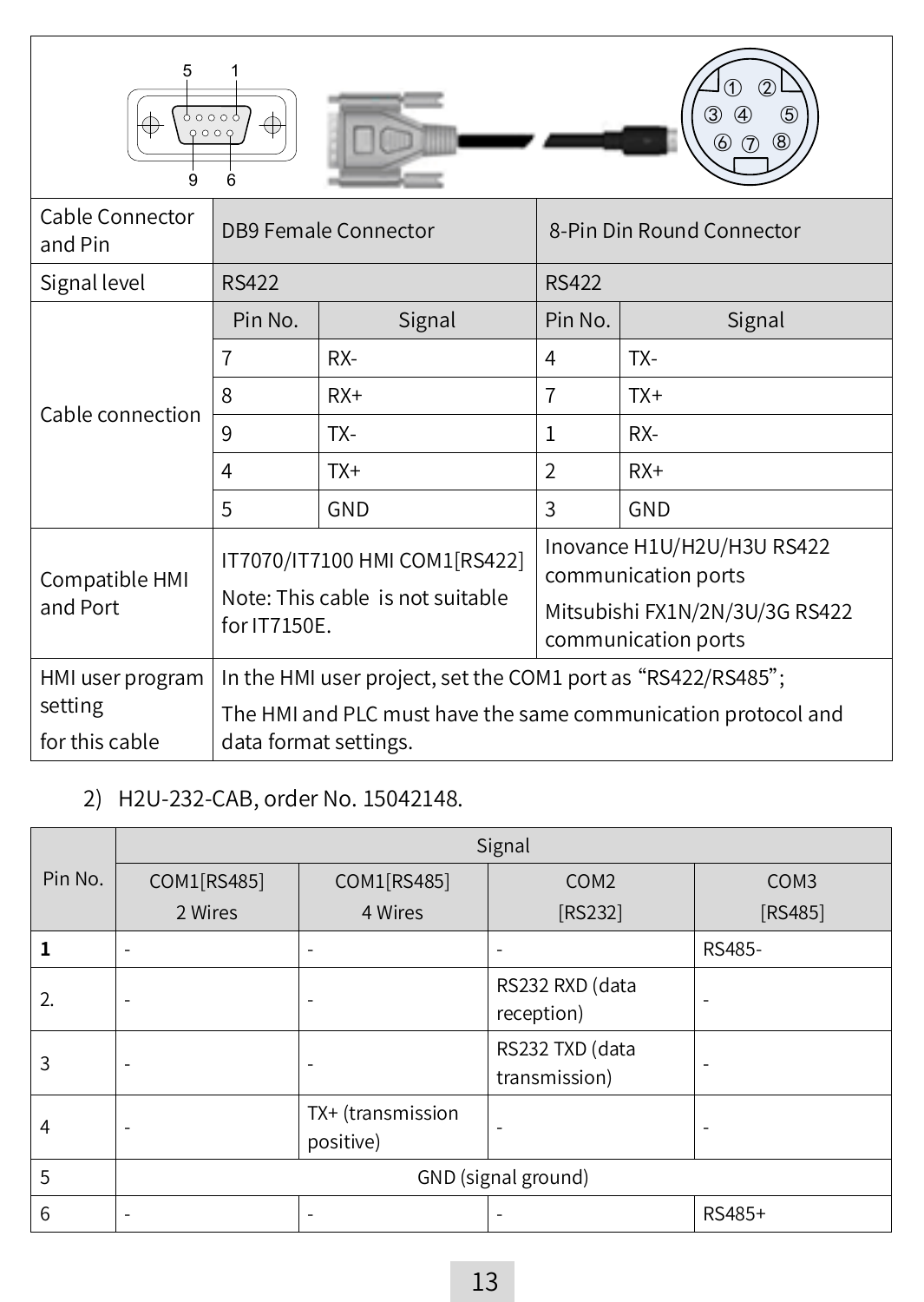|         | Signal      |                                |                  |                  |  |  |
|---------|-------------|--------------------------------|------------------|------------------|--|--|
| Pin No. | COM1[RS485] | COM1[RS485]                    | COM <sub>2</sub> | COM <sub>3</sub> |  |  |
|         | 2 Wires     | 4 Wires                        | [RS232]          | [RS485]          |  |  |
|         | RS485-      | RX- (reception<br>negative)    | -                |                  |  |  |
| 8       | RS485+      | RX+ (reception<br>positive)    | -                |                  |  |  |
| 9       | ۰           | TX- (transmission<br>negative) | -                |                  |  |  |



The COM1[RS485] 4-wire port is COM1[RS422].

### Communication Cable for DB9 Male Connector and Settings

We provide prefabricated communication cable options for the DB9 male connector on this equipment (part number: H2U-232-CAB, order number: 15042148):

| 5<br>(5)<br>90009<br>⊕<br>0000<br>$^{\circledR}$<br>6<br>g |                                                  |                                                                 |                           |                                                                                                            |  |
|------------------------------------------------------------|--------------------------------------------------|-----------------------------------------------------------------|---------------------------|------------------------------------------------------------------------------------------------------------|--|
| Cable Connector<br>and Pin                                 | <b>DB9 Female Connector</b>                      |                                                                 | 8-Pin Din Round Connector |                                                                                                            |  |
| Signal level                                               | RS232, built-in RS232-RS422<br>switching circuit |                                                                 | <b>RS422</b>              |                                                                                                            |  |
| Cable connection                                           | Pin No.                                          | Signal                                                          | Pin No.                   | Signal                                                                                                     |  |
|                                                            | 1                                                |                                                                 | $\overline{4}$            | TX-                                                                                                        |  |
|                                                            | 2.                                               | <b>RXD</b>                                                      | 7                         | $TX+$                                                                                                      |  |
|                                                            | 3                                                | <b>TXD</b>                                                      | $\mathbf{1}$              | RX-                                                                                                        |  |
|                                                            | 4                                                |                                                                 | $\overline{2}$ .          | $RX+$                                                                                                      |  |
|                                                            | 5                                                | GND                                                             | 3                         | GND                                                                                                        |  |
| Compatible HMI<br>and Port                                 | IT5xxx<br>IT6xxxE                                | HMI COM2[RS232]<br>HMI COM2[RS232]<br>IT7xxxT/E HMI COM2[RS232] |                           | Inovance H1U/H2U/H3U RS422<br>communication ports<br>Mitsubishi FX1N/2N/3U/3G RS422<br>communication ports |  |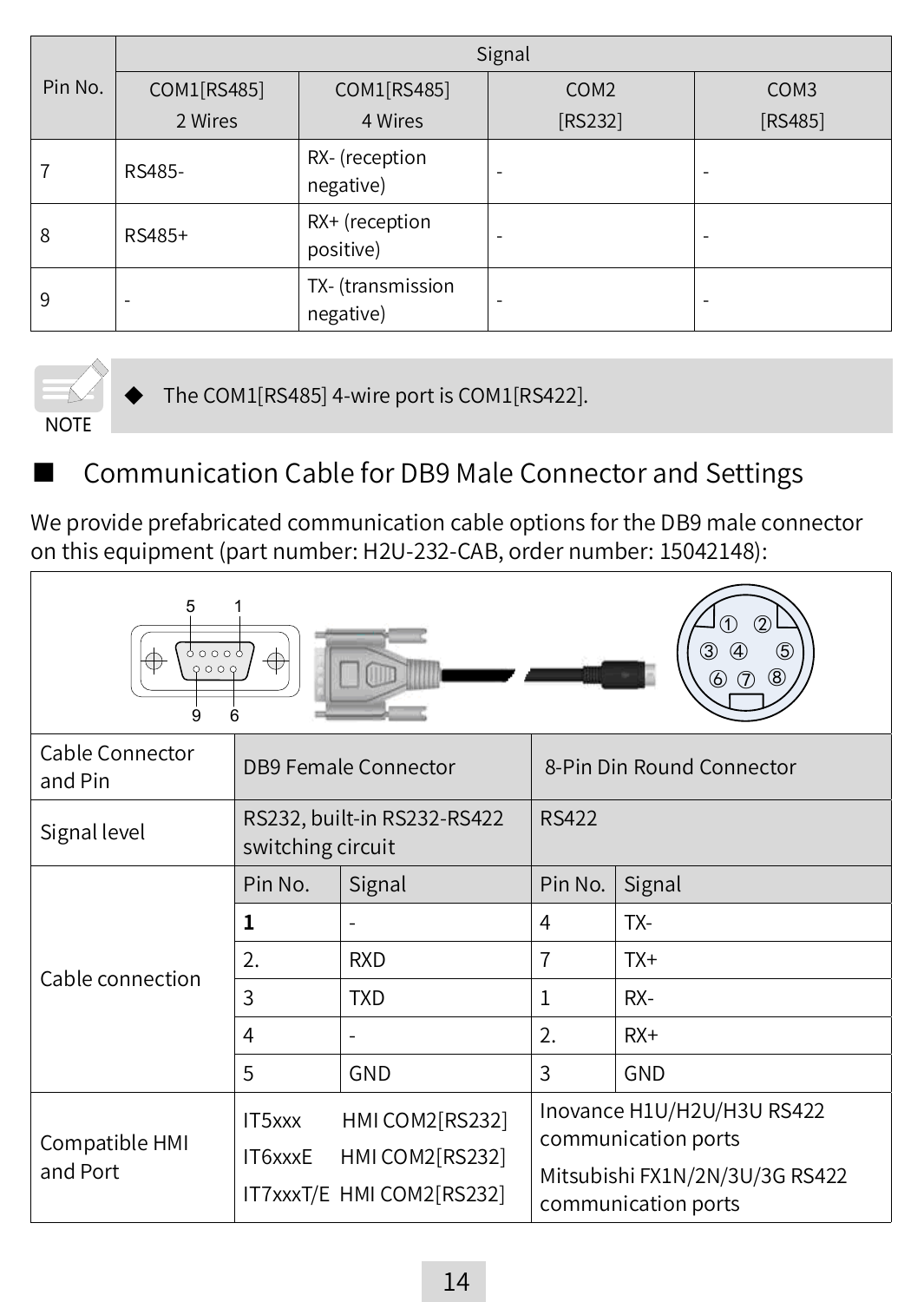| HMI user program | In the HMI user project, set the COM2 port as "RS232";        |
|------------------|---------------------------------------------------------------|
| setting          | The HMI and PLC must have the same communication protocol and |
| for this cable   | data format settings.                                         |

#### **Precautions on Communication Connection**

- 1) Cable requirements: Different cables are required for the connection of different external devices. Do not lay the communication cables together with the AC power cables or near electrical noise sources. Do not plug/remove the communication cables during communication.
- 2) To prevent communication faults, ensure that the communication cables for connecting the RS485/RS422 device and RS232 device do not exceed 150 m and 15 m respectively.
- 3) In case of communication failure, the screen displays "Connection failed: connection\_1, station 1. err:10001" until the communication is established.
- 4) If the communication cable is long or passes through an environment with electrical noise, use a shielded cable.

#### ■ USB Port

Mini USB: used to connect the PC with a universal USB communication cable, to upload/download user configuration program and set HMI system parameters;

Type A: used to connect a USB drive, USB mouse or USB keyboard, plug and play.

#### **Ethernet Connection**

The 10M/100M adaptive Ethernet port, located on the back of the equipment, can be used for:

1. HMI configuration upload/download, system parameter setting and on-line configuration simulation;

2. Connection with multiple HMIs to achieve multi-HMI online communication;

3. Communication with the PLC;

4. Connection with a HUB or Ethernet switch through a standard Ethernet cable to join a LAN, or connection with the Ethernet port of a PC through a crossover cable. Note: Use a shielded cable to ensure stable communication.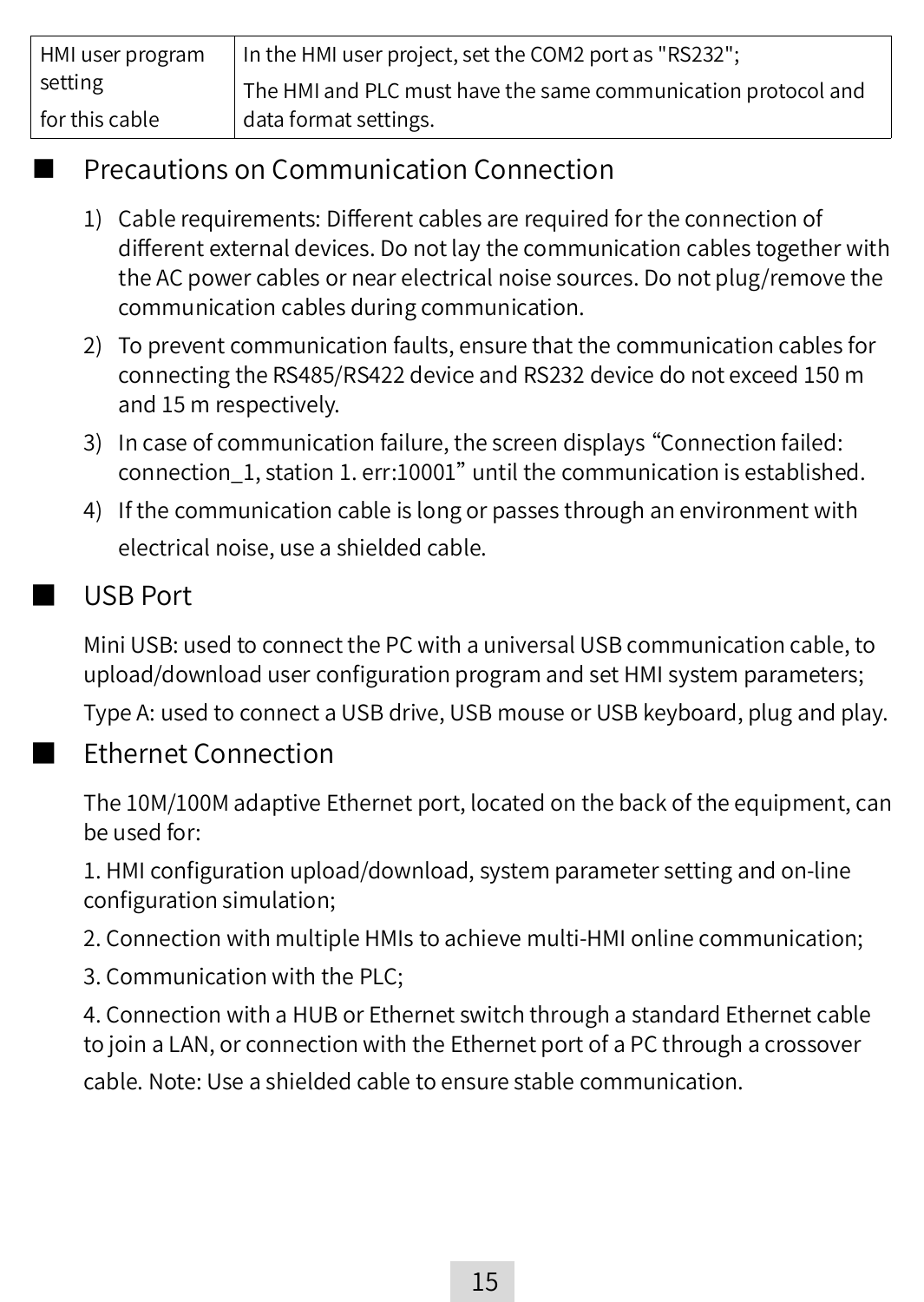## **4 Programming Reference**

Before programming, ensure that you have the following: A computer having InoTouchPAD installed A programming cable An InoTouch 7000 series HMI

#### ■ Software

InoTouchPAD is a programming tool developed by Inovance. For the latest version, contact your HMI supplier or download it from our website (http://www. inovance.com).

Requirements on Computer Specifications

- 1. CPU: Intel or AMD, 2GHz or faster
- 2. Memory: 1GB or above
- 3. Hard disk space: at least 1 GB free space
- 4. Display: color display with resolution of 1024 x 768 or above
- 5. Ethernet port or USB port: for uploading/downloading screen program
- 6. Operating system: Windows 7 or Windows 10

Connect an Inovance PLC to the port of the product as shown in the figure below.



## Programming Cable (connecting with Inovance PLC)

For this product, a miniUSB communication cable is used as the programming cable, which is available as an option from Invoance (order number: 15041200).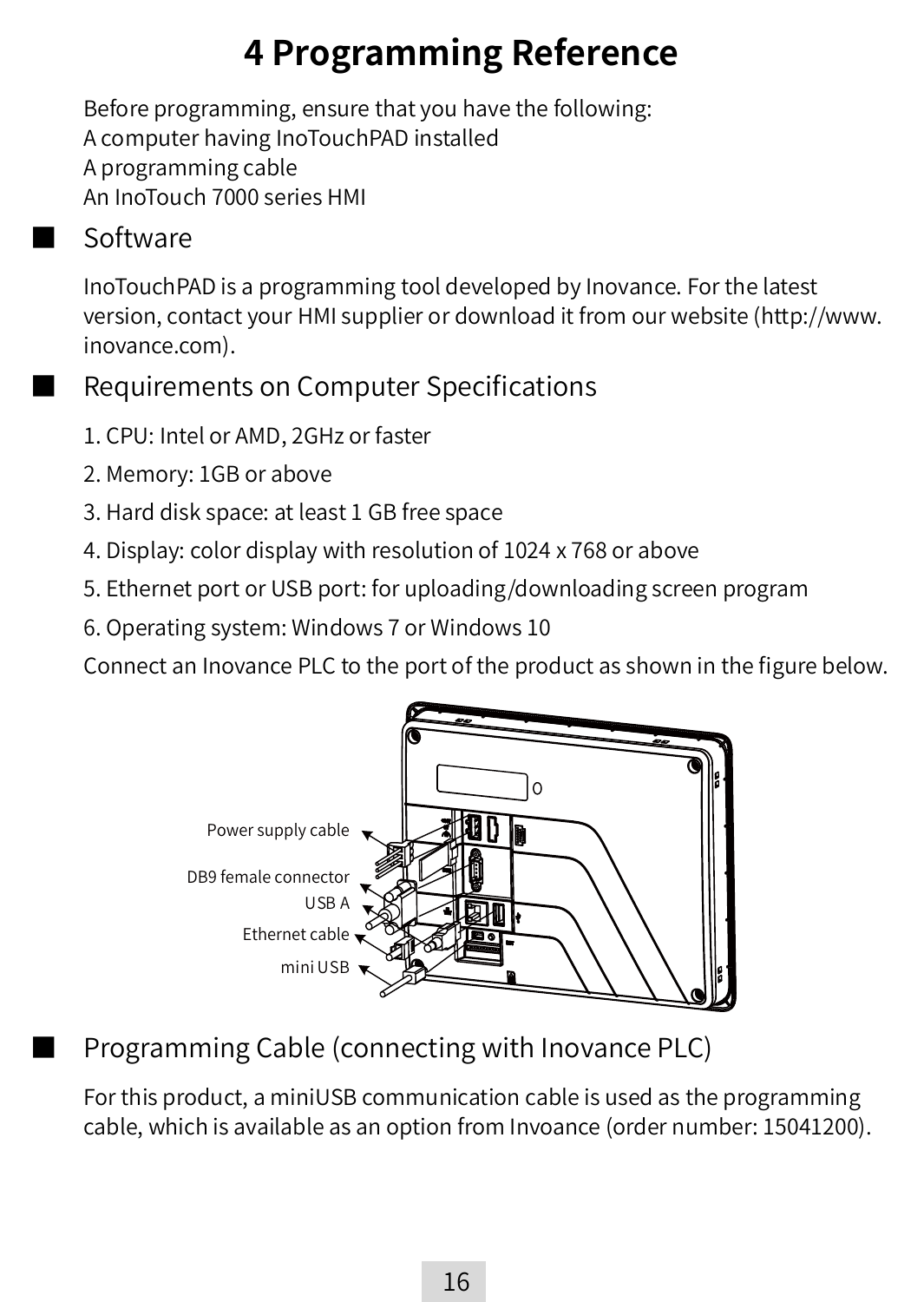## **5 Touch Screen Calibration**

If the touch screen becomes unresponsive or malfunctions, you can use the touch screen calibration program to fix the problem.

#### **Start the Calibration Program**

Access the program through the system setup menu: After the HMI is powered on and the screen displays "Long press to enter the Setup screen", gently press the screen with your finger until the screen displays "Release to enter the Setup screen". After you enter the system setup password, the system setup menu pops up. Tap the Calibrate menu item.

#### Detailed Steps

- 1) After entering the calibration mode, you will see " $\frac{1}{n+1}$ " in the upper left corner of the screen (as shown below).
- 2) Use the stylus or your finger to tap the center of " $\frac{1}{\sqrt{1}}$ ". " $\frac{1}{\sqrt{1}}$ " will move in the route as shown by the arrows below. Tap each point where " $\frac{1}{\sqrt{1}}$ " stops.
- 3) After the 5-point calibration is completed, " $\frac{1}{\sqrt{2}}$ " will disappear. Tap the blank space of the screen to exit; if the calibration fails, the crosshair will return to the upper left corner of the screen and you must repeat the calibration.